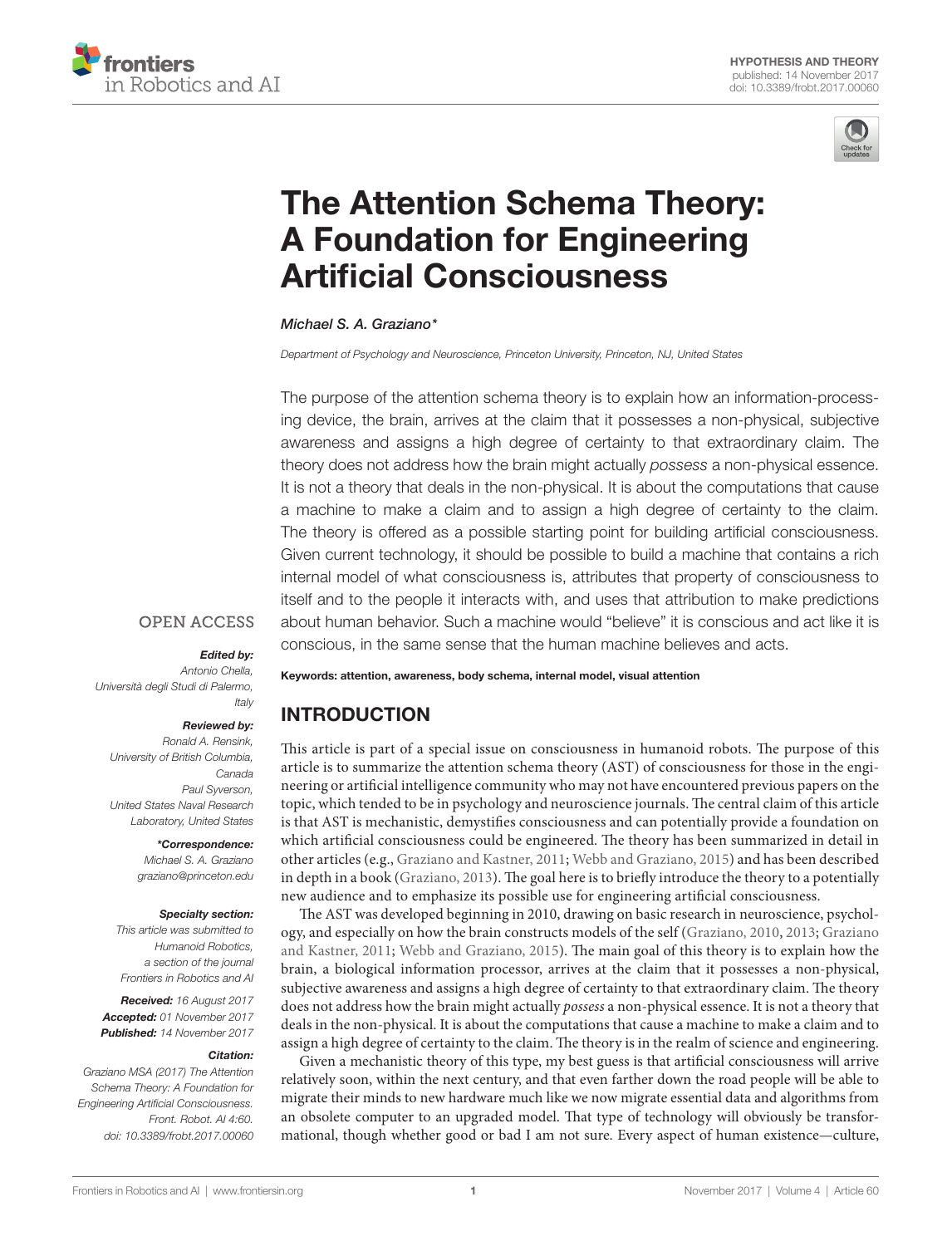politics, health, preservation of knowledge and wisdom across periods of time, human dispersion across space, and other environments hostile to biology—will be fundamentally changed by the easy transferability of minds to new hardware. As crazily science fiction as these possibilities sound, I see our technology moving in that direction. My hope is that AST will provide some initial insights into consciousness that are concrete enough, and mechanistic enough, that engineers can build upon it to facilitate the technology.

# THE CRUCIAL DIFFERENCE BETWEEN MIND AND LAPTOP

Before explaining the theory, it is useful to specify what phenomenon it purports to tackle. The term consciousness, after all, has many, sometimes conflicting meanings. To help specify the meaning used here, consider the difference between a brain and a modern personal computer. Of course there are many differences, but one seems more consequential than others. The brain has a subjective experience associated with a subset of the information that it processes.

You can connect a computer to a camera and program it to process visual information—color, shape, size, and so on. The human brain does the same, but in addition, we report a subjective experience of those visual properties. This subjective experience is not always present. A great deal of visual information enters the eyes, is processed by the brain and even influences our behavior through priming effects, without ever arriving in awareness. Flash something green in the corner of vision and ask people to name the first color that comes to mind, and they may be more likely to say "green" without even knowing why. But some proportion of the time we also claim, "I have a subjective visual experience. I *see* that thing with my conscious mind. Seeing *feels* like something." The same kind of subjective experience can pertain to other sensory events—a sound, a touch, heat and cold, and so on.

Consider another domain of information: episodic memory. It is a part of our self-identity. It provides a sense of a trajectory through life. But memory itself is not fundamentally mysterious. A computer can store memory, including elaborate information about its past states. Those memories can be retrieved and used to guide output. The crucial, human difference is not that we have memories, or that we can recall them, but that we have a subjective *experience* of memories as we recall them.

Consider one more information-processing event: a decision. Once more, decision-making is not fundamentally mysterious. A computer can make a decision. It can take in information, integrate it, and use it to select one course of action out of many. The human brain also makes decisions. Most of those decisions, possibly tens of thousands a day, occur automatically with no subjective experience, much like in a computer. Yet in some instances, we also report a subjective awareness of making the decision. We sometimes call it intention, choice, or free will. The ability to make a decision, in itself, is not a special human capability. The crucial difference between a personal computer and a human brain lies in the subjective experience that is, sometimes, associated with decision-making—or with memory, sensory processing, or other events in the brain.

This subjective experience is often called consciousness. I admit the term can be misleading. To some people, consciousness refers to a metaphysical soul that floats free of the body after death. To many people it refers to the rich contents swirling within a mind. To some it refers specifically to the part inside you that has free will and chooses one action over another. I mean none of these things. I am referring to the human claim that we have a subjective experience of anything at all. In this account, I will use the terms consciousness, subjective awareness, and subjective experience interchangeably, to refer to this phenomenological property that people claim is associated with some select events and information in the brain.

Like many scientists who study consciousness, I focus on a microcosmic problem: a person looking at a small round spot on a screen (e.g., [Webb et al., 2016a](#page-8-1)). In some circumstances, the person could say, "I have a subjective experience of seeing that spot." In other circumstances, the spot is processed by the visual system, has a measurable impact on the person, and even affects the person's speech and decisions, and yet the person will report, "I didn't consciously see anything." What is the difference between these two circumstances? Why is subjective awareness attached to the visual event in one case and not the other? If we can understand the relevant brain processes for awareness of a spot on a screen, then in principle we can extend the explanation to any information domain. We would understand how people have a subjective experience of vision, touch, sound, the internal richness of memory, mental imagery, decision-making, and self. We would understand the conscious mind.

My point here is that most of what composes the conscious mind is, in principle, not a fundamental mystery. What has resisted explanation thus far is not the content of our experience, but the presence of subjective experience itself. I argue that subjective experience is a confined, relatively easy piece of the neural puzzle to solve.

I also argue that the solution is no mere philosophical flourish. Instead, it is a crucial part of the way the system models and controls itself. It is a key part of the engineering. Without understanding the subjective awareness piece, it may be impossible to build artificial intelligence that has a human-like ability to focus its computational resources and intelligently control that focus. It may also be impossible to build artificial intelligence that can interact with people in a socially competent manner. The study of consciousness is sometimes mistaken as a pursuit of metaphysical mystery, without any practical consequences. The AST does not address a metaphysical mystery. It addresses a concrete piece of the neural puzzle, as pragmatic as the transmission mechanism in a car.

## GRASPING AN APPLE WITH THE HAND

The idea of an attention schema was developed in analogy to the body schema. The body schema is an internal model, a rich and integrated set of information that reflects the state of the body, how it moves, and its relationship to the world ([Head and](#page-7-3)  [Holmes, 1911;](#page-7-3) [Shadmehr and Mussa-Ivaldi, 1994;](#page-8-2) [Graziano et al.,](#page-7-4)  [2000](#page-7-4); [Graziano and Botvinick, 2002](#page-7-5); [Holmes and Spence, 2004](#page-7-6)). The body schema not only contributes to the brain's control of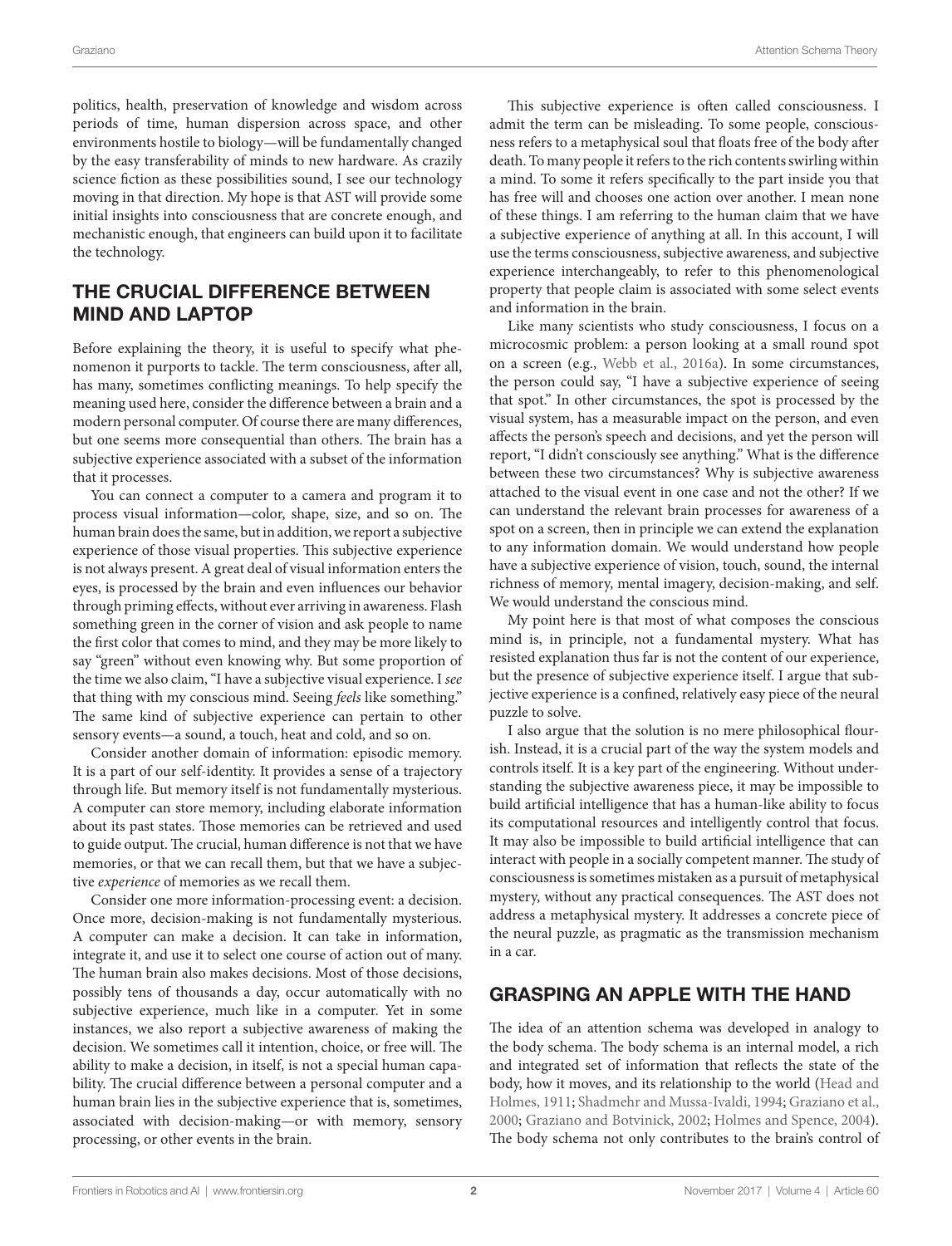the body but also contributes to cognition and verbal behavior. It allows the brain to draw conclusions and make claims about the body. Without a body schema, we would not know that we have a body—except in an intellectual sense, the same way we all know that we have a pancreas. With a body schema, we report having whatever shape or type of body is represented by that body schema. The present section describes the body schema and some of its implications. The following section will draw parallels to an attention schema and our claim to have awareness.

To understand the body schema, consider the body as a robotic device (it could be legitimately called a biological robot) and the brain as the information processor that controls it. Suppose this robot has reached out and grasped an apple. We want to know what information is available to that robot's brain. Three specific types of information are relevant to this discussion: information about the apple, about the robot's own body, and about the physical relationship between the robot and the apple. One of the most important and overlooked aspects of the body schema is that it is not just a representation of the body itself. It contains information about the relationship between the body and the rest of the world.

We will begin with the apple. We ask this biological robot what it is holding, and the robot answers, "An apple." We ask the robot, "Can you describe the apple?" and the robot does so. How does the robot do this? Its brain contains linguistic and cognitive machinery. The cognitive machinery has partial access to the models constructed within its visual system. Its visual system has constructed a rich model of the apple, a set of information about size, color, shape, location, and other attributes, constantly updated as new signals are processed. Due to the presence of this information, and due to the cognitive and linguistic access to the information, the machine is able to respond. It is worth noting that the robot is not actually telling you about the apple. It is telling you about the model of an apple, essentially a simulation, constructed in its visual system. If the internal model contains an error, if it represents the apple as twice too big, for example, the machine will report that incorrect information.

Next, we ask the robot, "What is the state of your body?" Once again, the robot can answer. The reason is that the brain has constructed a body schema—a set of information, constantly updated as new signals are processed, that specifies the size and shape of the limbs and torso and head, how they are hinged, the state they are in at each moment, and what state they are likely to be in over the next few moments. The primary purpose of a body schema is to allow the brain to control movement. A secondary consequence of the body schema is that the robot can explicitly talk about its body. Its cognitive and linguistic processors have some access to the body schema, and therefore the robot can describe its physical self.

Once again, it is worth noting that the robot is not reporting on the actual state of its body, but rather reporting the contents of an internal model. If that internal model is in error, then the robot will provide an incorrect report. If you trick the body schema into representing the arm as more to the left than it actually is, or larger than it actually is, that distorted information will pass through cognition and linguistic processing and enter the verbal report. Even rather extreme illusions of the body schema are

easily induced, such as the rubber hand illusion [\(Botvinick and](#page-7-7)  [Cohen, 1998](#page-7-7)) or the Pinocchio illusion [\(Lackner, 1988](#page-7-8)). It is also worth noting that even when the body schema is working correctly, it is always incomplete. It does not contain information about, for example, bone structure, tendon attachments, or the biophysics of muscle contraction. Our biological robot cannot access its body schema and on that basis tell you about the actin and myosin fibers in the muscles. Its body schema contains only the information that the system needs to control the body. The body schema is, in a sense, a cartoon sketch of the body.

Finally, we ask the robot, "What is your physical relationship to the apple?" The robot says, "My arm is outstretched and my hand is grasping the apple." The answer requires integrating two different internal models: the visual system's model of the apple and the body schema. The machine has constructed an amazingly complex, brain-spanning meta-model. Yet in its essence, the behavior remains simple. The machine constructs internal models descriptive of its world. It can report the information content of those internal models because its cognitive and linguistic mechanisms have at least partial access to those internal models. Nothing here is mysterious. Nothing is outside the realm of engineering. I argue that the biological robot, as described thus far, could be copied in artificial form using today's engineering expertise, and it would function in essentially the same way.

I use the term "robot" to communicate a mechanistic perspective, but I intend to describe a human being. We operate in the manner described above. If you hold an apple, the reason why you can say so is that your brain has constructed an internal model of the apple and of your body, integrated those two models to form a larger, overarching description of your physical relationship to that apple, and cognitive and linguistic machinery has access to those internal models. There is something tautological about my central assertion: every claim a person makes, even a simple claim like, "Right now I'm holding an apple," depends on information constructed in the brain. Without the requisite information, the system would be unable to make the claim.

## GRASPING AN APPLE WITH THE MIND

Suppose the robot as described above is asked another question. We ask it, "What is the mental relationship between yourself and the apple?" If the robot contains only an internal model of the apple and of a body schema, I argue that it would not be able to answer the new question. It would lack sufficient information. It has sufficient information to answer basic questions about its physical body, about the apple, and about the physical relationship between the two. But a mental relationship? It lacks information on what a mental relationship is. We could ask, "Are you conscious of the apple?" but given the information present, the machine could provide only concrete and literal information such as, "There is an apple." We could press and say, "Yes, but do you have an internal, subjective experience of it?" How could the machine answer? Thus far, we have not given it information to process that question. It would be like asking a digital camera whether it is aware of the picture it just took. The question is meaningless.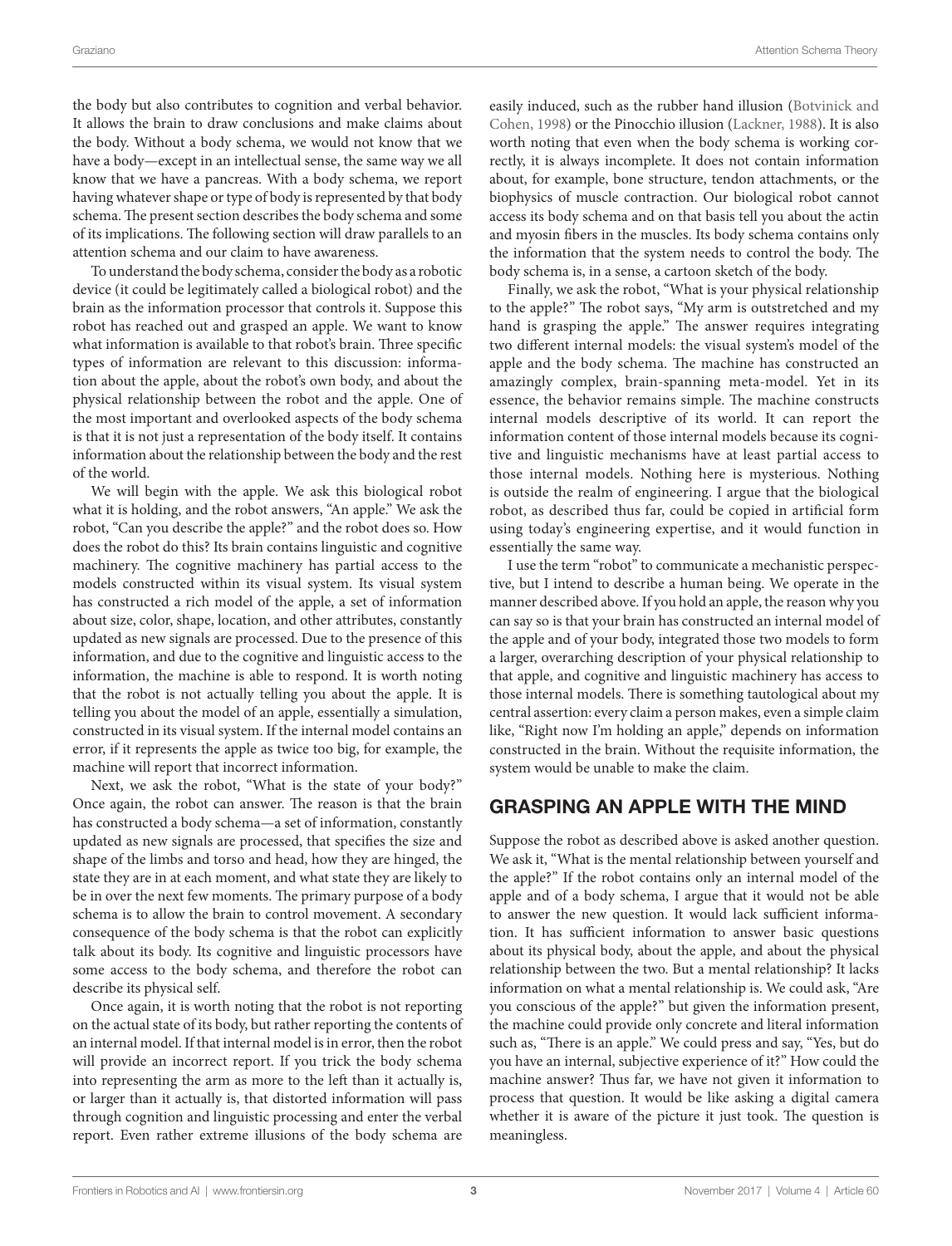Almost all theories of consciousness focus on how a brain might generate a feeling of consciousness. The AST takes a more pragmatic approach, asking how a machine can make the claim that it has a subjective experience. It is a theory about how the brain constructs the requisite information such that the person can make that specific claim. Without the requisite information, the claim cannot be made.

The AST is, in a sense, a proposed extension of the body schema. The proposal is that the brain constructs not only a model of the physical body but also a model of its own internal, informationhandling processes. It constructs an "attention schema." That attention schema not only contributes to the control of attention but the information contained within it also has consequences for the kinds of claims that the machine can make about itself.

Attention is a catchall term that arguably adds more confusion than clarity, given its many connotations and meanings. Here, I will mainly avoid the term and use the phrase, "enhanced processing." I will occasionally use the term "attention" when nothing else captures the intended meaning succinctly. The phenomenon I outline below matches at least some uses of the term attention, especially as described by the neuroscientific, "biased competition" theory of attention [\(Desimone and Duncan, 1995;](#page-7-9) [Beck and](#page-7-10) [Kastner, 2009\)](#page-7-10).

Signals in the brain can be selectively enhanced. For example, consider again the robot from the previous section that encounters an apple. Its visual system constructs a representation of the apple. Under some circumstances, that representation may be suppressed in favor of other representations. Perhaps a sandwich, or another person, or something startling like a bear, wins a competition of visual signals, rises in signal strength, and suppresses the representation of the apple. Under other circumstances, the apple becomes the focus of processing and its representation is enhanced at the expense of other visual representations. This constantly shifting competition among signals can be slanted or biased toward one item or another by a variety of influences, including bottom-up influences (such as a suddenly moving object that causes a surge of signal in the visual system) or top-down influences (such as a cognitive decision to focus one's resources on a specific task). If the apple's representation in the visual system gains in signal strength, winning the competition of the moment, that enhanced processing has a suite of consequences. The apple is processed in greater depth—its nuances and details are more fully processed. It is also more likely to affect other systems throughout the brain, beyond the visual system. The signal is, in effect, broadcasted to other brain areas. It is therefore more likely to affect behavioral decision-making. Whether you reach for the apple or not, bite it, put it away, or decide not to touch it because it looks rotten, the processing of the apple has an impact on behavioral choice. The apple is also more likely to impact memory, allowing it to be recalled later and affect future behavior.

The focusing of resources described here is not limited to a spatial focus. One can focus processing resources on color, on motion, on a particular shape, or on other non-spatial features. It is also not limited to vision. The same type of selective, enhanced processing can be seen in audition, touch, and presumably smell and taste. One can apply the same enhanced processing to

movement commands during a difficult movement sequence. It is even possible to selectively enhance entirely internal signals, such as recalled memories, visual imagination, or internal speech. The constantly shifting, enhanced processing of some signals over others, across a vast range of information domains, is one of the most fundamental attributes of the brain.

Now consider again the robot holding an apple. Suppose the machine is focusing its processing resources on the apple. You ask the robot, "What is your mental relationship to the apple?" Can the robot answer this question? Does it have sufficient internal information to report what it is doing computationally? According to AST, the robot can indeed answer the question, and the reason is that it contains an attention schema. The attention schema is a set of information that describes the act of focusing resources on something. The attention schema describes what attention is, what it does, what its most basic stable properties are, what its dynamics and consequences are, and monitors its constantly changing state. Given the information in the attention schema, and given cognitive and linguistic access to at least some of that information, the machine is able to say, "I have a mental grasp of the apple."

Just as the body schema lacks information about mechanistic details such as bone structure and tendon insertion points, so the proposed attention schema lacks detailed information about how signals in the brain are selectively enhanced. The proposed attention schema lacks information about neurons, synapses, electrochemical signals, neural competition, and so on. It has a relatively impoverished description. Suppose you ask the machine, "Tell me more about this mental possession. What physical properties does it have?" The machine is not going to be able to give a scientifically accurate answer. It cannot describe the neuroscience of attention. It replies on the basis of the information available in the attention schema. It says, "My mental possession of that apple, the mental possession in and of itself, has no describable physical properties. It just is. It's a non-physical part of me. My arms and legs are physical parts of me; they have substance. Whatever's inside me that has mental possession of things, that part is non-physical. It's metaphysical. It's my awareness."

It is important to point out what I am not saying. It is easy to imagine building a machine that says, "I am aware of the apple." Just record that message on your phone, then press play, and the machine will utter the phrase. That superficial solution is not what is being described here. What is crucial here is the presence of a rich, descriptive model that is constructed beneath the level of cognition and language, and yet still is accessible to cognition. Because the machine is responding on the basis of an internal model, the response can be flexible, self-consistent, and meaningful. If you ask the machine for more details, it can give a rich description. It might add, "That non-physical, subjective part of me, the real me, is located inside my body. It hovers in my head. It's more or less vivid depending on circumstances. Now that I'm aware of that apple, I *know* about it, what it is and what it's good for. I can choose to react to it. I'll be able to remember it for later. Those are just some of the consequences of awareness. And awareness is not limited to apples. I sometimes experience other things as well. Right now I'm aware of you, sometimes I experience a flood of recalled memories, or mental imagery that I invent fancifully, and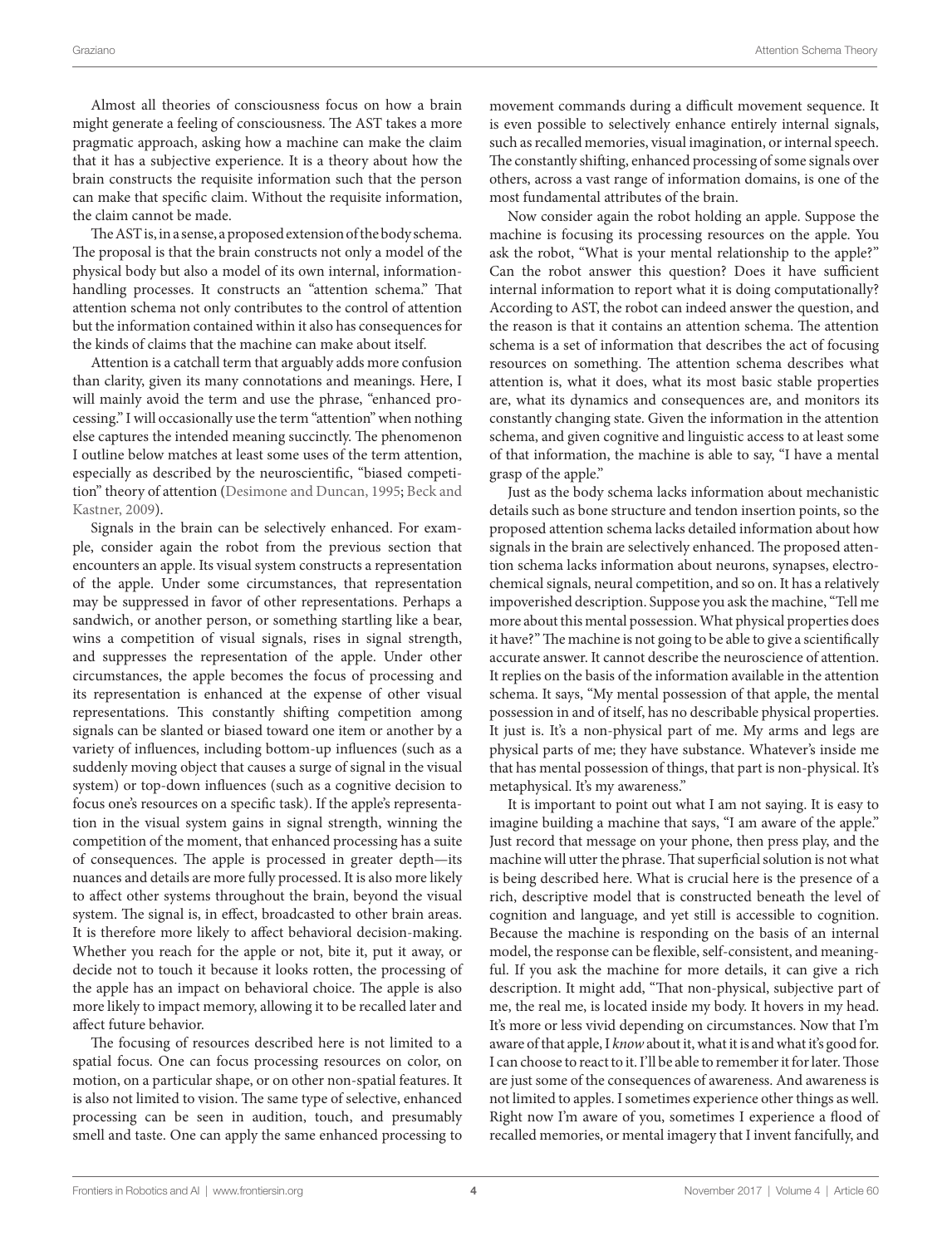sometimes I have the subjective experience of making a decision. There's a commonality across all those circumstances—I have a subjective, mental possession of things inside me and around me." In this description, the machine is coming close to the literal truth. It is giving a fairly close, if high-level and detail-poor, description of how it focuses its processing resources on one or another item. Its description veers from literal reality only as it muddles the more mechanistic details and ultimately claims to have a spooky, physically incoherent consciousness. Consciousness is, in a sense, a cartoon sketch of attention.

Suppose you ask the machine, "But aren't you making all those claims simply because that's the information contained in your internal models? Aren't you just a computing machine?"

The machine accesses its internal models and finds nothing to match your suggestion. Its internal models do not announce to cognition, "By the way, this is information contained in an internal model, and the information might not be literally accurate." On the basis of the limited information available, the machine says, "What information? What internal models? This has nothing to do with computation. No, I am simply subjectively aware of the apple." The machine is captive to its own information. It knows only what it knows.

Colleagues have often asked me: granted that the brain probably does construct something like an attention schema, how does that internal model explain how we have subjective experience? Why does it *feel* like anything at all to process information? The answer is that the theory emphatically does not explain how we have a subjective experience. It explains how a machine *claims* to have a subjective experience, and how it is that the machine cannot tell the difference.

The AST has some similarities to the illusionist approach to consciousness (e.g., [Dennett, 1991](#page-7-11); [Norretranders, 1999](#page-8-3); [Frankish,](#page-7-12) [2016\)](#page-7-12). In that view, subjective experience is not truly present; instead, the brain is an entirely mechanistic processor of information that has an illusion of possessing consciousness. Exactly how the illusion occurs differs somewhat between accounts. Clearly, the illusionist approach has a philosophical similarity to the AST. However, I remain uncomfortable with calling consciousness an illusion. In AST, the brain does not experience an illusion. It does not subjectively experience anything. Instead, the machine has wrong, or simplified information that tells it that it is having an experience. In my view, calling consciousness an illusion is trying too hard to employ an everyday, intuitive concept that is not truly applicable.

Another similar approach to consciousness might be called the "naïve theory" perspective (e.g., [Gazzaniga, 1970](#page-7-13); [Nisbett and](#page-7-14) [Wilson, 1977;](#page-7-14) [Dennett, 1991](#page-7-11)). In that view, the brain processes information about its world but does not possess any subjective experience. We claim that we do because, at a cognitive level, we have learned a naïve theory. It is essentially a ghost story, a socially learned narrative that we use to explain ourselves, a social epiphenomenon with debatable utility. With different upbringing, we would not claim to have any conscious experience. Again, there is some philosophical similarity between this view and AST. Indeed, the two are very close. However, in AST, the naïve construct of consciousness is not learned. It is not at a higher cognitive level. It is wired into the system at a deep level and constructed

automatically, like the body schema. It is inborn. As discussed below, it is probably present in a range of species. Moreover, it is not a social epiphenomenon; instead, it serves a specific set of important cognitive functions. The brain constructs internal models because of the specific usefulness of modeling and monitoring items in the real world, and the usefulness of the attention schema is the crux of the theory, as discussed in the following sections.

The AST also has strong similarities to approaches in machine consciousness (e.g., [Chella et al., 2008](#page-7-15)) in which a system can contain representations of the self, the environment, and higher order, recursive representations of how the self relates to the environment. This general concept resonates closely with the concepts of the AST. The AST is a theory of how the human brain models its own human-like attention systems and thus makes the claim that it has a subjective experiential component. Artificial systems that have different internal architecture, perhaps different processes akin to but not identical to human attention, might require different self-representations. A machine of that nature would not necessarily lay claim to consciousness in the sense that we humans intuitively understand it. Drawing on its own internal quirky representations, it would describe itself in ways specific to it. Of course, we might expect the contents of that machine's mind to differ from a human's mind. But, the point I am trying to make here is that the very construct of consciousness, of subjective experience itself, whether the machine even has that construct and what the details of it may be, will depend on the precise nature of the machine's internal models.

# THE ADAPTIVE VALUE OF AN ATTENTION SCHEMA: CONTROL OF ATTENTION

The sections above discussed the consequences of cognitive and verbal access to internal models. For example, the body schema allows you to close your eyes and still know about and talk about the configuration of your body. The primary function of the body schema, however, is probably less for cognitive access and more for the control of movement. One of the fundamental principles in control engineering is that a good controller contains a model of the item being controlled [\(Conant and Ashby, 1970;](#page-7-16) [Francis](#page-7-17)  [and Wonham, 1976;](#page-7-17) [Camacho and Bordons Alba, 2004;](#page-7-18) [Haith](#page-7-19)  [and Krakauer, 2013\)](#page-7-19). A robot arm, the airflow throughout a building, a self-driving car, each system benefits from an appropriate internal model. The model partly monitors the state of the item to be controlled and also partly predicts states into the near future. The body schema contains layers of information about the body, about its stable properties such as its shape and hinged structure and about more dynamic properties such as forces and velocities [\(Head and Holmes, 1911](#page-7-3); [Shadmehr and Mussa-Ivaldi, 1994;](#page-8-2) [Shadmehr and Moussavi, 2000;](#page-8-4) [Graziano and Botvinick, 2002;](#page-7-5) [Holmes and Spence, 2004;](#page-7-6) [Hwang and Shadmehr, 2005\)](#page-7-20). This information is used during the control of movement for obstacle avoidance, for on-line error correction, and for longer term adaptation. If movements are systematically wrong or distorted, the internal model can be adapted to correct the errors.

We hypothesized that the same advantages accrue from having an attention schema. The ability to focus processing resources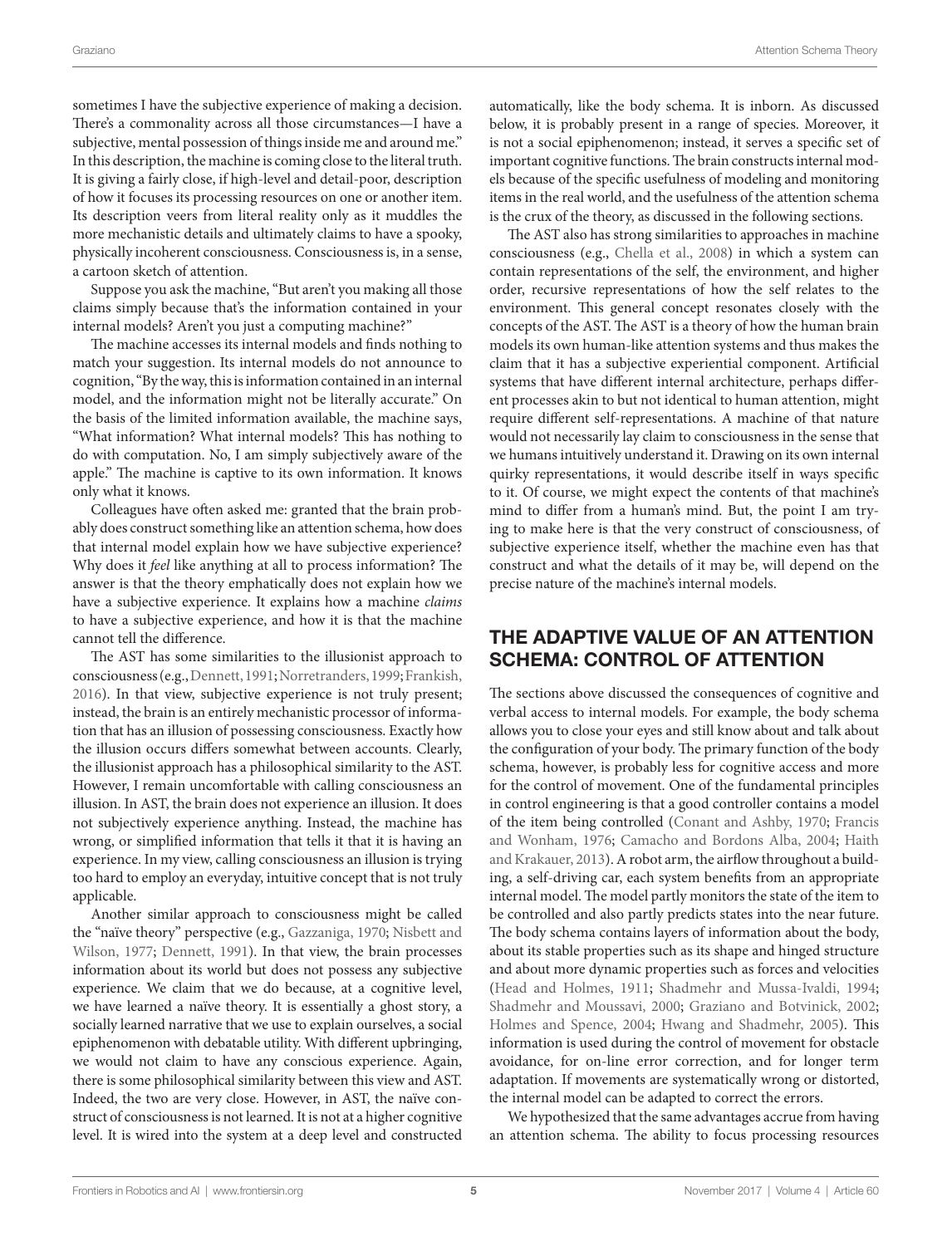strategically on one or another signal requires control. That control should benefit from an attention schema—a coherent set of information that represents basic stable properties of attention, reflects ongoing changes in the state of attention, makes predictions about where attention can be usefully directed, and anticipates consequences of attention. The best way to test this hypothesis would be to isolate cases where awareness fails—cases where the brain is processing information but people report being unaware of it. In those cases, by hypothesis, the attention schema has failed. While the system may still be capable of directing attention, focusing resources on the signal in question, the control of attention should suffer in characteristic ways—much like the control of the arm might become more wobbly, less able to error-correct, and less adaptable over repeated trials, if the arm's internal model is compromised.

Several experimental results on attention and awareness have been interpreted as consistent with this prediction ([McCormick,](#page-7-21) [1997;](#page-7-21) [Tsushima et al., 2006](#page-8-5); [Lin and Murray, 2015;](#page-7-22) [Webb and](#page-8-0) [Graziano, 2015;](#page-8-0) [Webb et al., 2016a](#page-8-1)), though more experiments are needed. Thus far, the relevant experiments have focused on visual attention and visual awareness. When people are unaware of a visual stimulus, they can still sometimes focus processing resources on it. They can direct attention to it ([McCormick,](#page-7-21) [1997;](#page-7-21) [Lamme, 2003;](#page-7-23) [Woodman and Luck, 2003](#page-8-6); [Ansorge and](#page-7-24) [Heumann, 2006;](#page-7-24) [Tsushima et al., 2006;](#page-8-5) [Kentridge et al., 2008;](#page-7-25) [Hsieh et al., 2011;](#page-7-26) [Norman et al., 2013](#page-7-27)). However, in that case, visual attention suffers deficits in control. It behaves less stably over time and shows evidence of being less able to error-correct and less able to adapt to perturbations [\(McCormick, 1997;](#page-7-21) [Lin](#page-7-22) [and Murray, 2015;](#page-7-22) [Webb and Graziano, 2015](#page-8-0); [Webb et al., 2016a\)](#page-8-1). The evidence suggests that awareness is necessary for the good control of attention.

One group of researchers has presented a computational model of attention with and without an internal model and found that at least this simplified, artificial attention is better controlled with the internal model [\(van den Boogaard et al., 2017\)](#page-8-7).

In our hypothesis, the attention schema first evolved as a crucial part of the control system for attention. The possible co-evolution of attention and awareness has been discussed before [\(Graziano,](#page-7-2) [2010,](#page-7-2) [2013,](#page-7-1) [2014;](#page-7-28) [Haladjian and Montemayor, 2015](#page-7-29); [Graziano](#page-7-30) [and Webb, 2016\)](#page-7-30). Since the basic vertebrate brain mechanisms for controlling attention emerged more than half a billion years ago, we speculate that the origin of awareness, at least in preliminary form, may be equally ancient. Awareness, in this view, is not simply a philosophical flourish. It is a part of the engineering. Just as one cannot understand how the brain controls the body without understanding that the brain constructs a body schema, so one cannot understand how the brain intelligently deploys its limited processing resources without understanding that it constructs an attention schema. That an attention schema causes us humans to lay claim to a metaphysical soul is a quirky side effect.

# THE ADAPTIVE VALUE OF AN ATTENTION SCHEMA: SOCIAL COGNITION

One of the most devastating impairments to awareness in the clinical literature is hemispatial neglect. Damage to one side of the brain, typically the right temporoparietal junction (TPJ), causes a loss of awareness of everything to the opposite side of space [\(Vallar and Perani, 1986;](#page-8-8) [Corbetta, 2014\)](#page-7-31). Yet, information from the neglected side is still processed to some degree [\(Marshall and](#page-7-32)  [Halligan, 1988\)](#page-7-32), and the visual system is still active to the highest levels of processing ([Rees et al., 2000](#page-8-9); [Vuilleumier et al., 2002](#page-8-10)). Neglect appears to be caused by the disruption of brain networks involved in attention and awareness that pass through the TPJ [\(Corbetta, 2014;](#page-7-31) [Igelström and Graziano, 2017\)](#page-7-33).

The TPJ, however, has also been implicated in social cognition. When people attribute mind states to each other, such as beliefs or emotions, brain-wide networks are recruited that also pass through the TPJ [\(Saxe and Wexler, 2005](#page-8-11); [Kelly et al., 2014;](#page-7-34) [Igelström et al., 2016\)](#page-7-35). A complicated literature suggests that, although there is some separation of function among subregions of the TPJ, considerable overlap of function is also present [\(Mitchell, 2008;](#page-7-36) [Scholz et al., 2009;](#page-8-12) [Igelström et al., 2016](#page-7-35); [Igelström](#page-7-33)  [and Graziano, 2017\)](#page-7-33). The adjacency and possible overlap of social cognition functions with awareness and attention functions has caused some controversy.

We suggested that the functional overlap within the TPJ may have a deeper significance [\(Graziano and Kastner, 2011;](#page-7-0) [Graziano, 2013\)](#page-7-1). In our proposal, one of the primary uses for the construct of awareness is for social cognition. We attribute to other people an awareness of the objects and events around them. When we do so, we are in effect constructing a simplified model of other people's state of attention. Arguably, all of social cognition depends on attributing awareness to other people. Does Frank intend to walk toward you, or sit in that chair, or eat that sandwich? Only if he is aware of you, the chair, or the sandwich. Is he angry that someone made a rude gesture at him? Only if he is aware of the gesture. Whether reconstructing someone else's beliefs, intentions, emotions, or any other mental state, we depend first on attributions of awareness.

In our hypothesis, the TPJ is a central node in a brain-wide network that helps to compute an attention schema. That attention schema is our construct of awareness, and that construct can be applied to oneself or to others. Much like the color-processing networks in the visual system can assigned colors to surfaces, so the social cognition network can assign the construct of awareness to agents, including oneself. Experimental evidence from brain imaging studies suggests that the TPJ does play a role in attributing visual awareness to others, and that some of the same subregions of the TPJ are involved in constructing one's own visual awareness ([Kelly et al., 2014](#page-7-34); [Igelström et al., 2016](#page-7-35); [Webb](#page-8-13)  [et al., 2016b](#page-8-13)). We suggest that the TPJ is a site where the ability to perceive consciousness in others grew out of our ability to be conscious ourselves. However, the TPJ remains an extremely complex area of the cortex that is still poorly understood. Far more work will be needed to specify its range of functions and how they are distributed anatomically.

Given the goal of this article, introducing AST to those who may be interested in engineering it, the specific networks in the brain are not of great importance. Whether the computations are performed by this or that part of the brain are irrelevant. What is important is the overlap in function between modeling oneself and modeling others. A mechanism that can compute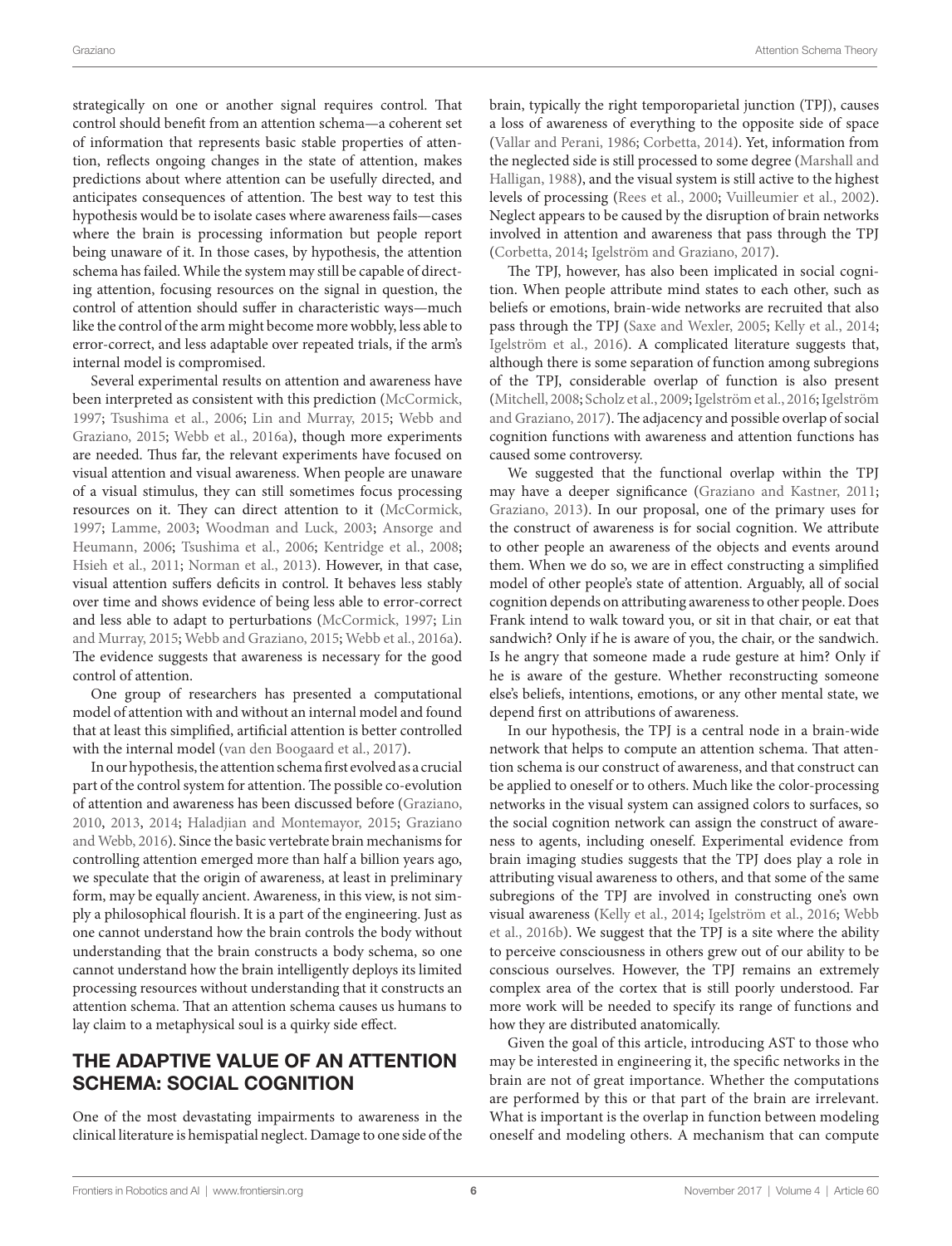an internal model of attention, an attention schema, may be important not just for controlling one's own attention, but also for monitoring the attentional states of others. The social use of an attention schema may be especially developed in humans. We attribute awareness to each other, to pets, to inanimate objects, and to the spaces around us. Arguably, the entire spirit world, from deities down to minor ghosts, owes itself to our social neural machinery building the construct of awareness and attributing it promiscuously to ourselves and everything else around us. To build machines with similar social ability, the ability to attribute consciousness to itself and to others, such that the machine can understand what it means for another agent to be conscious, may require something like an attention schema.

# WHY BUILD ARTIFICIAL CONSCIOUSNESS?

If AST is correct, then consciousness is buildable with current technology. In this respect, the theory differs from other major theories of consciousness that provide much less clear direction for how to build consciousness.

For example, the global workspace theory posits that the brainwide boosting and broadcasting of a signal, such as a visual signal, causes that signal to enter consciousness [\(Baars, 1988;](#page-7-37) [Dehaene,](#page-7-38) [2014\)](#page-7-38). In effect, the global workspace theory is the same as the AST, if you took away the attention schema part, and had only the attention part—the ability of the brain to selectively enhance signals such that they have a global impact on many brain systems. While in my view the theory is likely to be correct as far as it goes, it is incomplete. It does not explain why the globally broadcasted information would be associated with the property of subjective experience. Building a machine that has signals boosted in that manner, to a strength sufficient to globally effect other systems in the machine, is easily done and arguably has already been done. But it is not a good prescription for building consciousness. There is no reason to suppose that a machine of that sort would sit up and say, "Wow, I have an internal experience of these things." It brings us no closer to the behavior that humans exhibit, namely, claiming to have subjective awareness.

The integrated information theory ([Tononi, 2008](#page-8-14)) suffers a similar problem. In that theory, consciousness is the result of highly integrated information in the brain. A mathematical formula can tell you how much integrated information, and thus how much consciousness, is present in any specific device. To many scientists, including myself, this theory is non-explanatory and ultimately unfalsifiable. It is somewhat like the science fiction trope: if you build a computer big and complex enough, integrating enough information together, it will somehow become conscious. To be fair to the theory, in my view, there is likely to be at least some type of relationship between consciousness and highly integrated information. Even in AST, the proposed attention schema is a bundle of information that is integrated with other schemas and models around the brain. But as a prescription for building consciousness, the integrated information theory by itself has been disappointing, since even very complex technology

that contains a lot of integrated information has not announced its consciousness yet.

The AST instead presents an extremely simple conceptual foundation. The machine claims to be conscious of items and events, because it constructs information that describes that condition of consciousness. Without the internal information indicating that it contains consciousness, it would not be able to make the claim. The reason why it constructs that quirky internal information is because it is a useful, if not literally accurate, model of the machine's ability for deep, focused processing. The AST therefore points a practical way toward building a machine that makes the same claims of consciousness that people do.

I recognize that AST is not yet specific enough to hand a blueprint to an engineer. Yet, it lays a conceptual foundation for building consciousness. Because it is a theory in which a machine constructs a specific set of information and uses it in a specific way, it is buildable. Given current technology, an enterprising set of AI researchers should be able to build a machine that contains a fairly rich model of what consciousness is and that can attribute the property of consciousness to itself and to the people it interacts with. It should be possible to build a machine that believes it is conscious and claims it is conscious and acts like it is conscious and that talks about its consciousness in the same ways that the human machine does.

Why try to build artificial consciousness? One could build it for entertainment value. It would be monumentally cool. But I also see two practical reasons. The first may be of technical interest to specialists, whereas the second is of fundamental importance to all of us.

First, evolution has given us effective brains, and copying the biological solution might make for capable artificial intelligence. Suppose that the theory is correct, and consciousness depends on an attention schema. With an attention schema acting as an internal control model, the brain is better able to control and deploy its limited processing resources. Perhaps giving machines a human-like focus of attention, and an attention schema, will be helpful. Artificial systems might thereby become better able to control their own limited processing resources. Admittedly, I do not know if this engineering trick borrowed from the brain will be of use to artificial intelligence. Computer systems can process more information, more quickly, than biological systems, and can be organized in fundamentally different ways. It is not clear whether human-like attention, or human-like control of attention, would necessarily benefit artificial systems. The idea would be worth pursuing, but better engineering solutions might be discovered along the way.

To me the most compelling reason to pursue artificial consciousness is that, if the theory is correct, then consciousness is the foundation of social intelligence. An agent cannot be socially competent unless it has a fairly rich internal model of what consciousness is and can attribute consciousness to itself and to other people. If we want to build machines that are skilled at interacting with people, we will need to build in consciousness in the same sense that people attribute consciousness to themselves and see consciousness in others. It is the root of empathy. Without that capacity, our computers are sociopaths. A similar point has been made by others, including the point that social capability is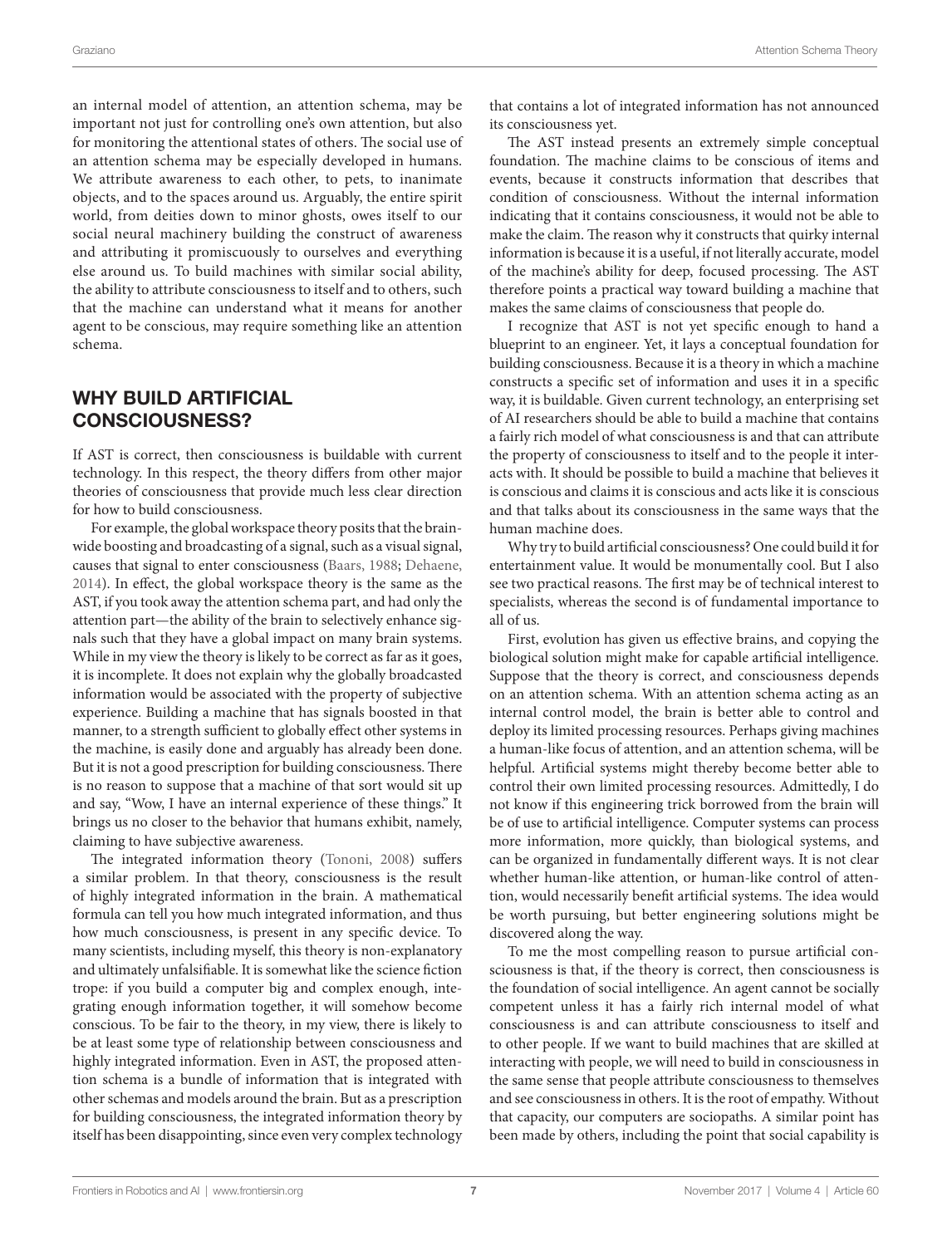urgently needed in artificial intelligence (e.g., [Sullins, 2016](#page-8-15)), and that self-models are a crucial part of human social competence (e.g., [Hood, 2012](#page-7-39)).

While human sociopaths are evidently conscious—they can attribute that property to themselves—they are impaired at attributing it to others. They may know intellectually that other people contain minds, but they appear to lack a fundamental, automatic perception of the consciousness of others. Other people are mechanical objects to them. Half of the functional range of the attention schema is impaired. We cannot build machines that treat people with humanistic care, if they do not have that crucial social capability to attribute consciousness to others. Machine consciousness is a necessary step for our future. For those who fear that AI is potentially dangerous and may harm humanity,

## **REFERENCES**

- <span id="page-7-24"></span>Ansorge, U., and Heumann, M. (2006). Shifts of visuospatial attention to invisible (metacontrast-masked) singletons: clues from reaction times and event-related potentials. *Adv. Cogn. Psychol.* 2, 61–76. doi[:10.2478/v10053-008-0045-9](https://doi.org/10.2478/v10053-008-0045-9)
- <span id="page-7-37"></span>Baars, B. J. (1988). *A Cognitive Theory of Consciousness*. New York: Cambridge University Press.
- <span id="page-7-10"></span>Beck, D. M., and Kastner, S. (2009). Top-down and bottom-up mechanisms in biasing competition in the human brain. *Vis. Res.* 49, 1154–1165. doi:[10.1016/j.](https://doi.org/10.1016/j.visres.2008.07.012) [visres.2008.07.012](https://doi.org/10.1016/j.visres.2008.07.012)
- <span id="page-7-7"></span>Botvinick, M., and Cohen, J. D. (1998). Rubber hand 'feels' what eye sees. *Nature* 391, 756. doi[:10.1038/35784](https://doi.org/10.1038/35784)
- <span id="page-7-18"></span>Camacho, E. F., and Bordons Alba, C. (2004). *Model Predictive Control*. New York: Springer.
- <span id="page-7-15"></span>Chella, A., Frixione, M., and Gaglio, S. (2008). A cognitive architecture for robot self-consciousness. *Artif. Intell. Med.* 44, 147–154. doi:[10.1016/j.](https://doi.org/10.1016/j.artmed.2008.07.003) [artmed.2008.07.003](https://doi.org/10.1016/j.artmed.2008.07.003)
- <span id="page-7-16"></span>Conant, R. C., and Ashby, W. R. (1970). Every good regulator of a system must be a model of that system. *Int. J. Syst. Sci.* 1, 89–97. doi[:10.1080/00207727008920220](https://doi.org/10.1080/00207727008920220)
- <span id="page-7-31"></span>Corbetta, M. (2014). Hemispatial neglect: clinic, pathogenesis, and treatment. *Semin. Neurol.* 34, 514–523. doi[:10.1055/s-0034-1396005](https://doi.org/10.1055/s-0034-1396005)
- <span id="page-7-38"></span>Dehaene, S. (2014). *Consciousness and the Brain*. New York: Viking.
- <span id="page-7-11"></span>Dennett, D. C. (1991). *Consciousness Explained*. Boston: Little, Brown, and Co.
- <span id="page-7-9"></span>Desimone, R., and Duncan, J. (1995). Neural mechanisms of selective visual attention. *Annu. Rev. Neurosci.* 18, 193–222. doi:[10.1146/annurev.](https://doi.org/10.1146/annurev.ne.18.030195.001205) [ne.18.030195.001205](https://doi.org/10.1146/annurev.ne.18.030195.001205)
- <span id="page-7-17"></span>Francis, B. A., and Wonham, W. M. (1976). The internal model principle of control theory. *Automatica* 12, 457–465. doi:[10.1016/0005-1098\(76\)90006-6](https://doi.org/10.1016/0005-1098(76)90006-6)
- <span id="page-7-12"></span>Frankish, K. (2016). Illusionism as a theory of consciousness. *J. Conscious. Stud.* 23, 11–39.
- <span id="page-7-13"></span>Gazzaniga, M. S. (1970). *The Bisected Brain*. New York: Appleton Century Crofts.
- <span id="page-7-2"></span>Graziano, M. S. A. (2010). *God, Soul, Mind, Brain: A Neuroscientists Reflections on the Spirit World*. Fredonia: Leapfrog Press.
- <span id="page-7-1"></span>Graziano, M. S. A. (2013). *Consciousness and the Social Brain*. New York: Oxford University Press.
- <span id="page-7-28"></span>Graziano, M. S. A. (2014). Speculations on the evolution of awareness. *J. Cogn. Neurosci.* 26, 1300–1304. doi[:10.1162/jocn\\_a\\_00623](https://doi.org/10.1162/jocn_a_00623)
- <span id="page-7-5"></span>Graziano, M. S. A., and Botvinick, M. M. (2002). "How the brain represents the body: insights from neurophysiology and psychology," in *Common Mechanisms in Perception and Action: Attention and Performance XIX*, eds W. Prinz and B. Hommel (Oxford: Oxford University Press), 136–157.
- <span id="page-7-4"></span>Graziano, M. S. A., Cooke, D. F., and Taylor, C. S. R. (2000). Coding the location of the arm by sight. *Science* 290, 1782–1786. doi[:10.1126/science.290.5497.1782](https://doi.org/10.1126/science.290.5497.1782)
- <span id="page-7-0"></span>Graziano, M. S. A., and Kastner, S. (2011). Human consciousness and its relationship to social neuroscience: a novel hypothesis. *Cogn. Neurosci.* 2, 98–113. doi: [10.1080/17588928.2011.565121](https://doi.org/10.1080/17588928.2011.565121)
- <span id="page-7-30"></span>Graziano, M. S. A., and Webb, T. W. (2016). "From sponge to human: the evolution of consciousness," in *Evolution of Nervous Systems*, 2nd Edn, Vol. 3, ed. J. Kaas (Oxford: Elsevier), 547–554.

I would say that the danger is infinitely greater with sociopathic computers and it is of the utmost priority to give them consciousness—both the ability to attribute it to themselves and to others. I urge anyone with the technical expertise, who is reading this article, to think about how to tackle the problem.

## AUTHOR CONTRIBUTIONS

MG is responsible for all aspects of this article.

### FUNDING

This study was funded by the Princeton Neuroscience Institute Innovation Fund.

- <span id="page-7-19"></span>Haith, A. M., and Krakauer, J. W. (2013). "Model-based and model-free mechanisms of human motor learning," in *Progress in Motor Control: Advances in Experimental Medicine and Biology*, Vol. 782, eds M. Richardson, M. Riley, and K. Shockley (New York: Springer), 1–21.
- <span id="page-7-29"></span>Haladjian, H. H., and Montemayor, C. (2015). On the evolution of conscious attention. *Psychon. Bull. Rev.* 22, 595–613. doi:[10.3758/s13423-014-0718-y](https://doi.org/10.3758/s13423-014-0718-y)
- <span id="page-7-3"></span>Head, H., and Holmes, G. (1911). Sensory disturbances from cerebral lesions. *Brain* 34, 102–254. doi:[10.1093/brain/34.2-3.102](https://doi.org/10.1093/brain/34.2-3.102)
- <span id="page-7-6"></span>Holmes, N., and Spence, C. (2004). The body schema and the multisensory representation(s) of personal space. *Cogn. Process.* 5, 94–105. doi[:10.1007/](https://doi.org/10.1007/s10339-004-0013-3) [s10339-004-0013-3](https://doi.org/10.1007/s10339-004-0013-3)
- <span id="page-7-39"></span>Hood, B. (2012). *The Self Illusion: How the Social Brain Creates Identity*. New York: Oxford University Press.
- <span id="page-7-26"></span>Hsieh, P., Colas, J. T., and Kanwisher, N. (2011). Unconscious pop-out: attentional capture by unseen feature singletons only when top-down attention is available. *Psychol. Sci.* 22, 1220–1226. doi[:10.1177/0956797611419302](https://doi.org/10.1177/0956797611419302)
- <span id="page-7-20"></span>Hwang, E. J., and Shadmehr, R. (2005). Internal models of limb dynamics and the encoding of limb state. *J. Neural Eng.* 2, S266–S278. doi[:10.1088/1741-2560/2/3/](https://doi.org/10.1088/1741-2560/2/3/S09) [S09](https://doi.org/10.1088/1741-2560/2/3/S09)
- <span id="page-7-33"></span>Igelström, K. M., and Graziano, M. S. A. (2017). The inferior parietal lobule and temporoparietal junction: a network perspective. *Neuropsychologia*. 105, 70–83. doi[:10.1016/j.neuropsychologia.2017.01.001](https://doi.org/10.1016/j.neuropsychologia.2017.01.001)
- <span id="page-7-35"></span>Igelström, K., Webb, T. W., and Graziano, M. S. A. (2016). Functional connectivity between the temporoparietal cortex and cerebellum in autism spectrum disorder. *Cereb. Cortex* 27, 2617–2627. doi:[10.1093/cercor/bhw079](https://doi.org/10.1093/cercor/bhw079)
- <span id="page-7-34"></span>Kelly, Y. T., Webb, T. W., Meier, J. D., Arcaro, M. J., and Graziano, M. S. A. (2014). Attributing awareness to oneself and to others. *Proc. Natl. Acad. Sci. U.S.A.* 111, 5012–5017. doi:[10.1073/pnas.1401201111](https://doi.org/10.1073/pnas.1401201111)
- <span id="page-7-25"></span>Kentridge, R. W., Nijboer, T. C., and Heywood, C. A. (2008). Attended but unseen: visual attention is not sufficient for visual awareness. *Neuropsychologia* 46, 864–869. doi[:10.1016/j.neuropsychologia.2007.11.036](https://doi.org/10.1016/j.neuropsychologia.2007.11.036)
- <span id="page-7-8"></span>Lackner, J. R. (1988). Some proprioceptive influences on the perceptual representation of body shape and orientation. *Brain* 111, 281–297. doi[:10.1093/](https://doi.org/10.1093/brain/111.2.281) [brain/111.2.281](https://doi.org/10.1093/brain/111.2.281)
- <span id="page-7-23"></span>Lamme, V. A. (2003). Why visual attention and awareness are different. *Trends Cogn. Sci.* 7, 12–18. doi[:10.1016/S1364-6613\(02\)00013-X](https://doi.org/10.1016/S1364-6613(02)00013-X)
- <span id="page-7-22"></span>Lin, Z., and Murray, S. O. (2015). More power to the unconscious: conscious, but not unconscious, exogenous attention requires location variation. *Psychol. Sci.* 26, 221–230. doi:[10.1177/0956797614560770](https://doi.org/10.1177/0956797614560770)
- <span id="page-7-32"></span>Marshall, J. C., and Halligan, P. W. (1988). Blindsight and insight in visuo-spatial neglect. *Nature* 336, 766–767. doi[:10.1038/336766a0](https://doi.org/10.1038/336766a0)
- <span id="page-7-21"></span>McCormick, P. A. (1997). Orienting attention without awareness. *J. Exp. Psychol. Hum. Percept. Perform.* 23, 168–180. doi:[10.1037/0096-1523.23.1.168](https://doi.org/10.1037/0096-1523.23.1.168)
- <span id="page-7-36"></span>Mitchell, L. P. (2008). Activity in the right temporo-parietal junction is not selective for theory-of-mind. *Cereb. Cortex* 18, 262–271. doi:[10.1093/cercor/bhm051](https://doi.org/10.1093/cercor/bhm051)
- <span id="page-7-14"></span>Nisbett, R. E., and Wilson, T. D. (1977). Telling more than we can know – verbal reports on mental processes. *Psychol. Rev.* 84, 231–259. doi:[10.1037/0033-295X.84.3.231](https://doi.org/10.1037/0033-295X.84.3.231)
- <span id="page-7-27"></span>Norman, L. J., Heywood, C. A., and Kentridge, R. W. (2013). Object-based attention without awareness. *Psychol. Sci.* 24, 836–843. doi:[10.1177/0956797612461449](https://doi.org/10.1177/0956797612461449)